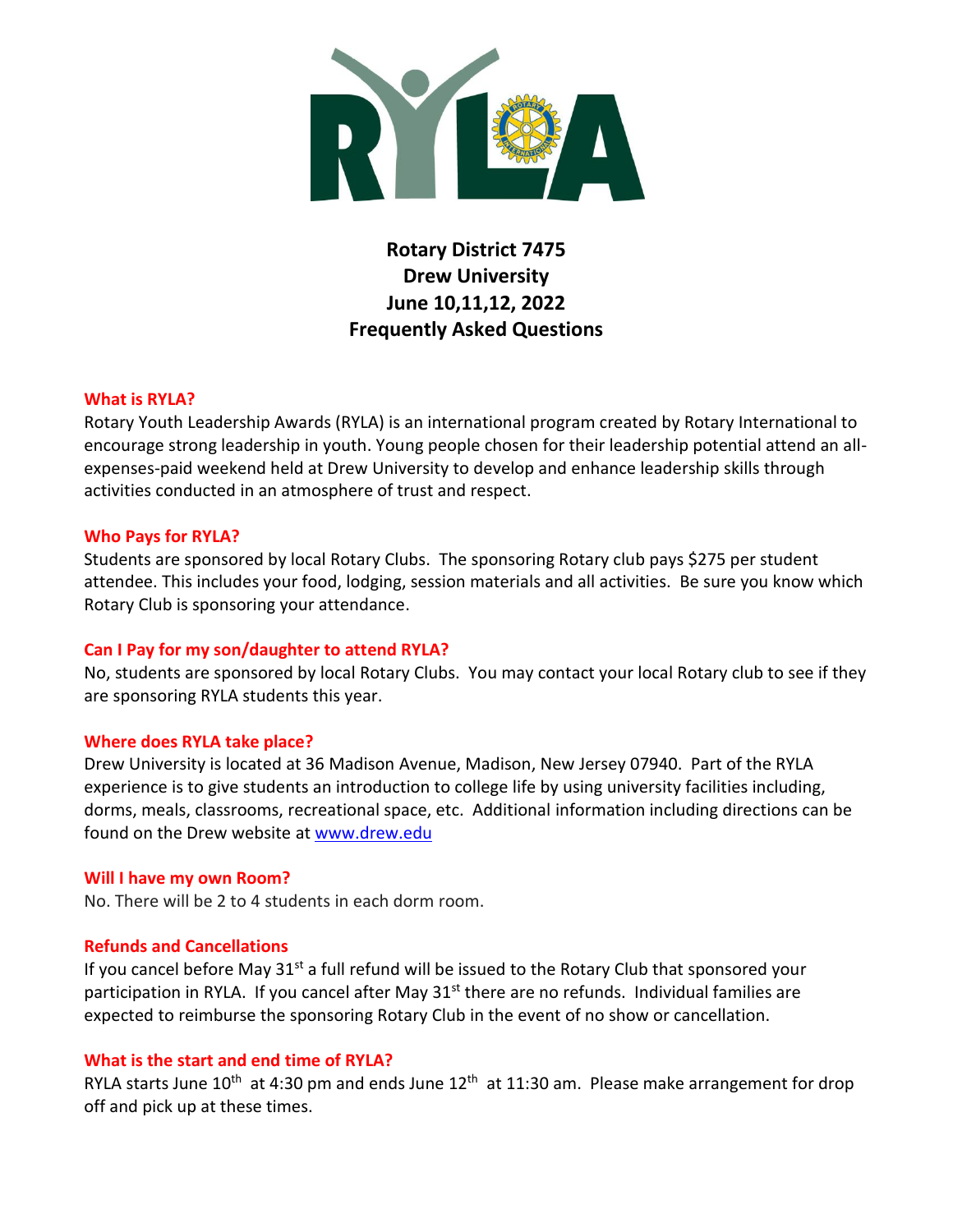# **The goal of RYLA is to teach leadership skills. Components of RYLA will include:**

- $\leftarrow$  Fundamentals of leadership
- $\leftarrow$  Ethics of positive leadership
- $\downarrow$  Importance of communication skills in effective leadership
- $\leftarrow$  Conflict management and problem solving
- $\bigstar$  Building self-esteem and self-confidence
- $\bigstar$  Elements of community and global citizenship
- $\downarrow$  Rotary's purpose of service to the community and world

# **Who Supervises**

Each RYLA Session will be supervised on site by the RLYA Director who has been involved with RYLA for 20 plus years. He is assisted by a staff of volunteers who also have been involved with the program for several years. All staff and volunteers and trained in working with youth leadership development programs.

# **What is Rotary?**

Rotary is a volunteer organization of business and professional leaders who provide humanitarian service and help to build goodwill and peace in the world. There are approximately 1.2 million Rotary club members belonging to 35,000 Rotary clubs in more than 200 countries and geographical areas. One focus of Rotary is youth development. Rotary sponsors RYLA, provides scholarships and encourages leadership development.

# **When should I apply to participate in RYLA?**

RYLA Applications are accepted beginning March 1, 2022. There is an 80-student capacity. Deadline for applications are May 31, 2022 or when the program reaches enrollment capacity. Register early!

# **What is the cost and who pays for my participation in RYLA?**

The cost for the RYLA weekend is \$275.00 all inclusive. Your local Rotary Club believes in helping youth to develop leadership skills. The cost of participation is generally paid for by your local Rotary Club.

# **What is the refund policy for non-attendance?**

Students may withdraw prior to May 31, 2022 without penalty. After May 31, 2020 there are no refunds or substitutions. After May 31<sup>st</sup> parents will be expected to reimburse the sponsoring Rotary Club \$275.00 for student cancellations or no shows.

# **What if I am ill or cannot attend and need to cancel at the last minute?**

If you cancel after May 31, 2020, students/family will be expected to reimburse your sponsoring Rotary Club \$275.00 the cost of participation. After May 31<sup>st</sup> your participation/payment is guaranteed and must be paid regardless if you attend or not.

## **Where do students eat and sleep?**

Students will spend two nights in the dorm rooms at Drew University and have meals in Drew's food service facilities. Dorm rooms will be air conditioned this year.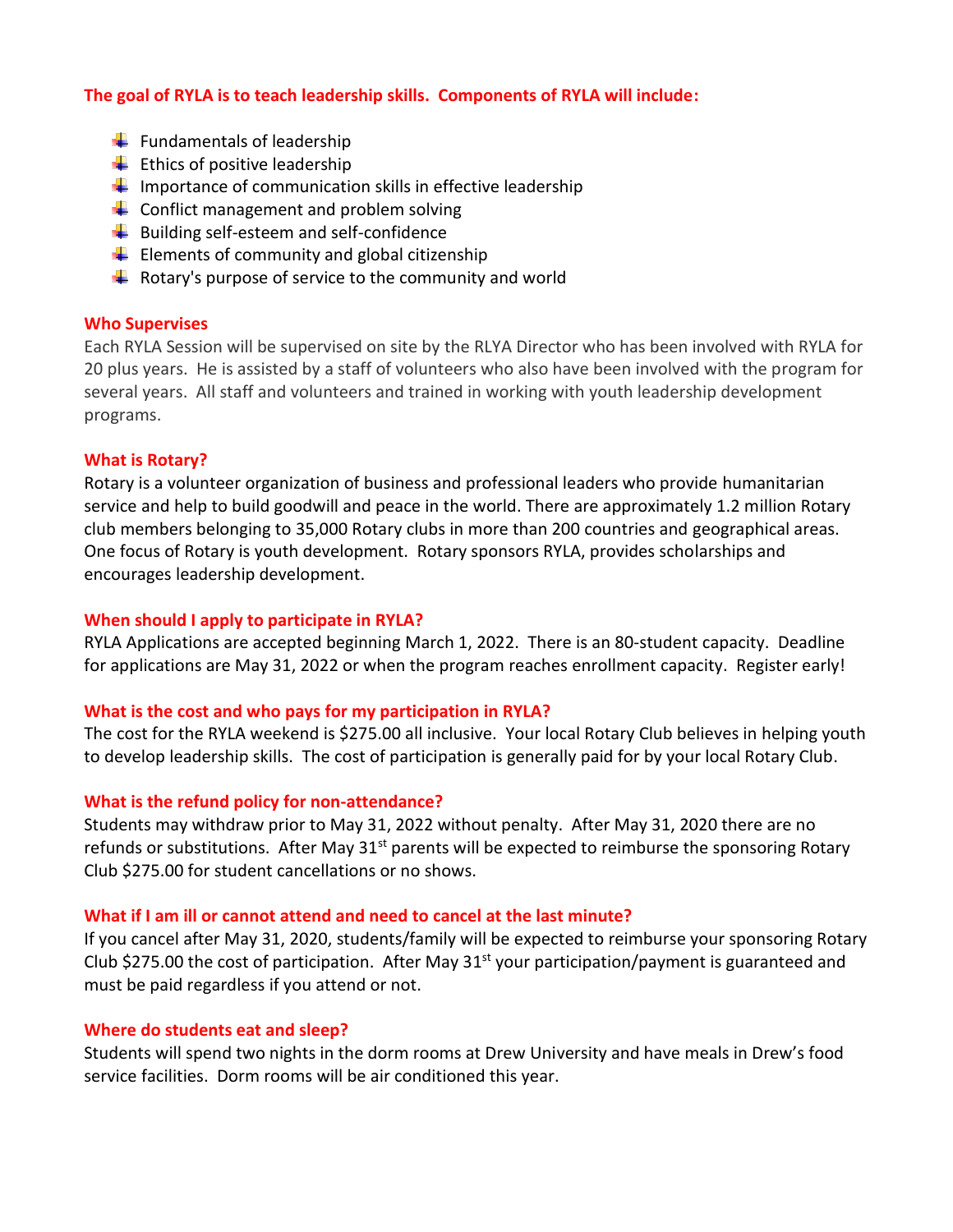#### **Do I get to choose who I share a room with or who I'm in a group with?**

No, students do NOT get to choose their groupmates or roommates. We intentionally separate friends and/or students from the same school. It is part of the learning process and program of RYLA

## **Can my parents or friends visit me at camp?**

Parents and friends are welcome at the check in and check out time. Parents and friends are not permitted to be onsite during the actual RYLA program. Everyone at RYLA is thoroughly screened to ensure your child is safe. We do not allow anybody to be involved with RYLA that hasn't been through Rotary's screening process. We encourage all participants to take as many photos as possible to share with friends and family immediately following the close of camp.

# **What if I have a medical condition or other reason why I would not be able to fully participate?**

Be sure to discuss this with the RYLA registrar in advance of your participation. Every effort will be made to provide reasonable accommodations for any participant who has a special need.

# **Will there be recreational activities?**

The RYLA program has team building activities that include a moderate level of physical activity. Additionally, there will be group recreational activities using Drew's swimming pool and gymnasium. Be sure to bring your swimsuit and an extra towel.

## **May I bring my guitar or other musical instrument?**

You're welcome to bring an acoustic guitar, strum-stick, harmonica or other portable, relatively quiet instrument; however, there is no guarantee whether you'll have a suitable opportunity to play it. You are solely responsible for any loss or damage, just as with all other personal property you bring with you.

# **May I leave the Drew Campus to go into town?**

NO, students are required to remain on campus and with the RYLA group from the start to end of the RYLA program

# **Are there vegetarian - gluten free options for food?**

All meals are served cafeteria style. Vegetarian and Gluten free options are available. If you have special dietary needs be sure to let RYLA organizers know in advance. Students will be expected to manage their own food needs.

#### **Can I leave during the program to take SAT/ACT test, or participate in a family event?**

No – The program is based on full participation from Friday, 4:30 pm to Sunday, 11:30 am. If you have any conflict that would require you to leave the program for any reason, DO **NOT REGISTER**. Please note there is an ACT test scheduled for June 11, 2022

# **What should I bring?**

- Sleeping bag or bedding for twin bed and your favorite pillow.
- Swimsuit and extra towel for swimming
- Toiletries include soap towels etc.